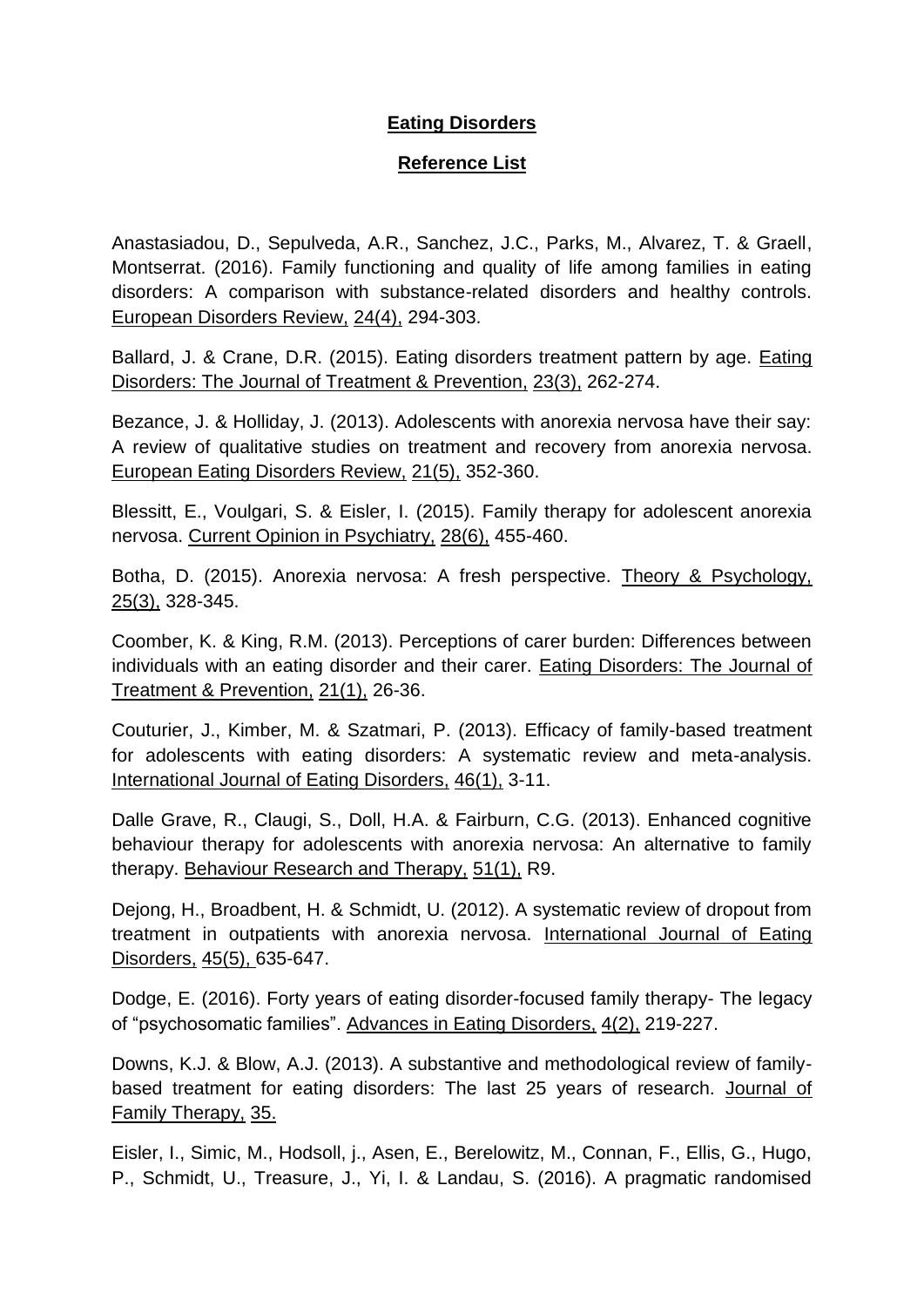multi-centre trial of multifamily and single family therapy for adolescent anorexia nervosa. BMC Psychiatry, 16.

Eisler, I., Wallis, A. & Dodge, E. (2015). What's new is old and what's old is new: The origins and evolution of eating disorders family therapy. In: Family Therapy for Adolescent Eating and Weight Disorders: New Applications.

Forsberg, S. (2014). The relationship between therapeutic alliance and treatment outcome in a comparative study of individual and family therapy for adolescent anorexia nervosa. Dissertation Abstracts International: Section B: The Sciences and Engineering, 74(11).

Fox, J.R.E., Dean, M. & Whittlesea, A. (2017). The experience of caring for or living with an individual with an eating disorder: A meta-analysis of qualitative studies. Clinical Psychology & Psychotherapy, 24(1), 103-125.

Galsworthy-Francis, L. & Allan, S. (2014). Cognitive behavioural therapy for anorexia nervosa: A systematic review. Clinical Psychology Review, 34(1), 54-72.

Gisladottir, M., Treasure, J. & Svavarsdottir, E.K. (2017). Effectiveness of therapeutic conversation intervention among caregivers of people with eating disorders: Quasiexperimental design. Journal of Clinical Nursing, 26(5-6), 735-750.

Godart, N., Berthoz, S., Curt, F., Perdereau, F., Rein, Z., Wallier, J., Horreard, A.S., Kaganski, I., Lucet, R., Atger, F., Corcos, M., Fermanian, J., Falissard, B., Flament, M., Eisler, L. & Jeammet, P. (2012). A Randomized Controlled Trial of Adjunctive Family Therapy and Treatment as Usual Following Inpatient Treatment for Anorexia Nervosa Adolescents. PLoS One, 7(1).

Hay, P. (2017). Commentary on: "Somebody else's roadmap": Lived experience of Maudsley and family-based therapy for adolescents with anorexia nervosa. Australian and New Zealand Journal of Family Therapy, 38(3), 430-432.

Hopf, R.B., Hoste, R.R. & Pariseau, C. (2015). Parent support as an adjunct to family therapy. In: Loeb, K.L., Le Grange, D. & Lock, J. (Eds.) Family Therapy for Adolescent Eating and Weight Disorders: New Applications, New York: Routledge.

Hughes, E.K., Sawyer, S.M., Loeb, K.L. & Le Grange, D. (2015). Who's in the room? A parent-focused faily therapy for adolescent anorexia nervosa. Eating Disorders: The Journal of Treatment & Prevention, 23(4), 291-301.

Jewell, T., Blessitt, E., Stewart, C., Simic, M. & Eisler, I. (2016). Family therapy for child and adolescent eating disorders: A critical review. Family Process, 55(3), 577- 594.

Jungbauer, J., Heibach, J. & Urban, K. (2016). Experiences, burdens, and support needs in siblings of girls and women with anorexia nervosa: Results from a qualitative interview study. Clinical Social Work Journal, 44(1), 78-86.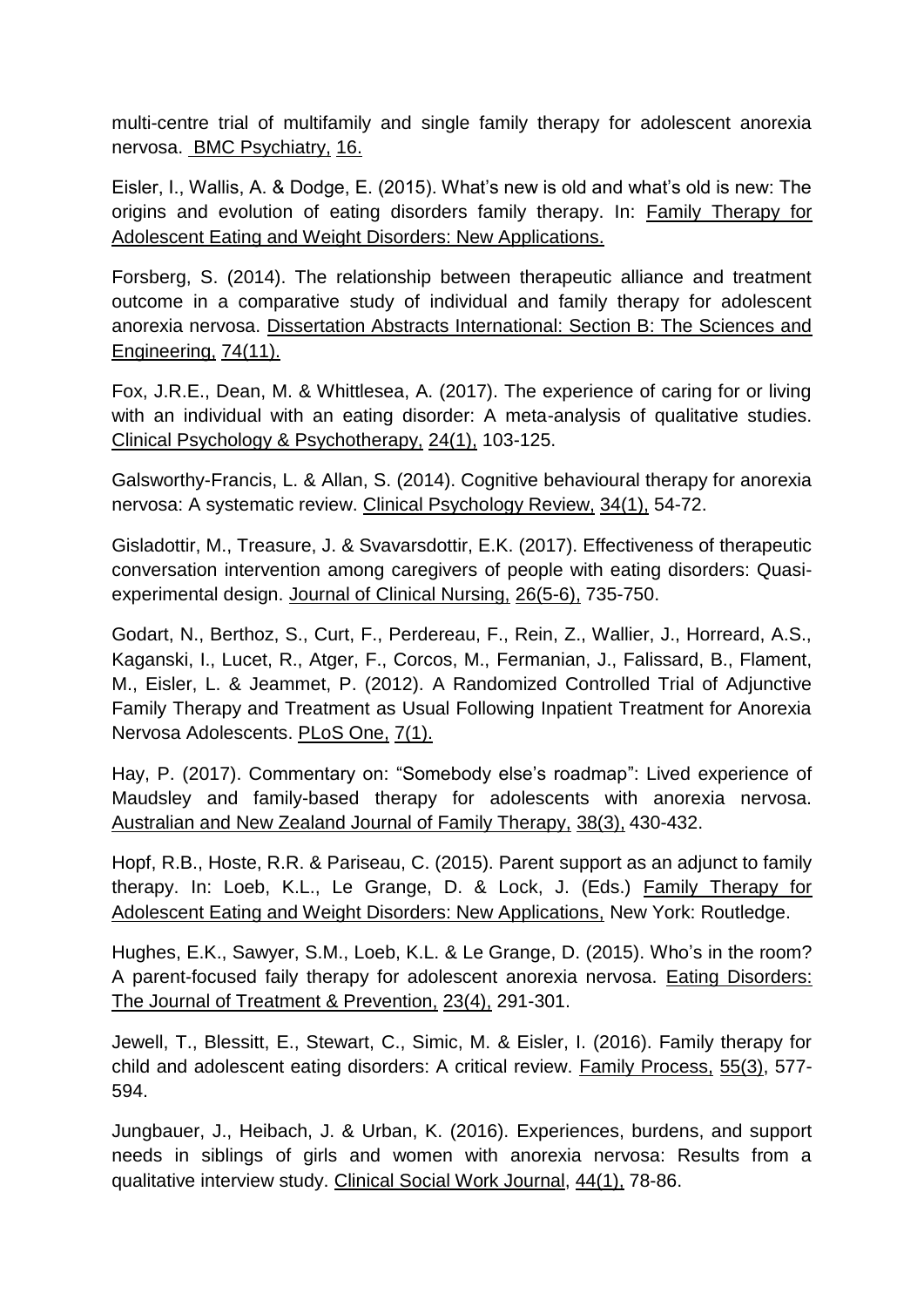Jones, M., Jacobi, C. & Taylor, C.B. Internet assisted family therapy and prevention for Anorexia Nervosa. In: Family Therapy for Adolescent Eating and Weight Disorders: New Applications. (2015). Sussex: Taylor & Francis Group.

Knatz, S., Lock, J, le Grange, D. (2013). Review of Treatment manual for anorexia nervosa  $(2^{nd}$  ed). Eating Disorders: The Journal of Treatment & Prevention, 21(3), 283-285.

Knoll, S., Focker, M. & Hebebrand, J. (2013). Clinical problems encountered in the treatment of adolescents with anorexia nervosa. Journal of Peer Reviewed Journals, 41(6), 433-446.

Lock, J. (2015). An update of evidence-based psychosocial treatments for eating disorders in children and adolescents. Journal of Clinical Child and Adolescent Psychology, 44(5), 707-721.

Lock, J. (2017). Is family-based treatment a specific therapy for adolescents with anorexia nervosa? In: Murray, S., Anderson, L. & Cohn, L. (Eds.) Innovations in family therapy for eating disorders: Novel treatment developments, patient insights, and the role of carers. New York: Routledge.

Lock, J., Agras, W.S., Bryson, S.W., Brandt, H., Halmi, K.A., Kaye, W., Wilfey, D., Woodside, B. & Pajarito, S.J. (2016). Does family-based treatment reduce the need for hospitalisation in adolescent anorexia nervosa? International Journal of Eating Disorders, 49(9), 891-894.

Lock, J., Brandt, H., Woodside, B., Agras, S., Halmi, W.K., Johnson, C., Kaye, W. & Wilfley, D. (2012). Challenges in conducting a multi-site randomised clinical trial comparing treatments for adolescent anorexia nervosa. International Journal of Eating Disorders, 45(2), 202-213.

Loeb, K.l., Grange, D.L. & Lock, J. (Ed.) Family therapy for adolescent eating and weight disorders. (2015). Sussex: Taylor & Francis Group.

Loebe, K.L., Le Grange, D. & Lock, J. (2015). Introduction: The role of the family in eating disorders. In: Loeb, K.L., Le Grange, D. & Lock, J. (Eds.) Family therapy for adolescent eating and weight disorders: New application, New York: Routledge.

Marcus, M.D. & Wildes, J.E. (2014). Evidenec-based psychological treatments for eating disorders. In: Gabbard, G.O. (Ed.) Glabbard's Treatments of Psychiatric Disorders.

Marzola, E., Knatz, S., Murray, Stuart, B., Rockwell, R. & Boutelle, K. (2015). Shortterm intensive family therapy for adolescent eating disorders: 30-month outcome. European Eating Disorders Review, 23(3), 210-218.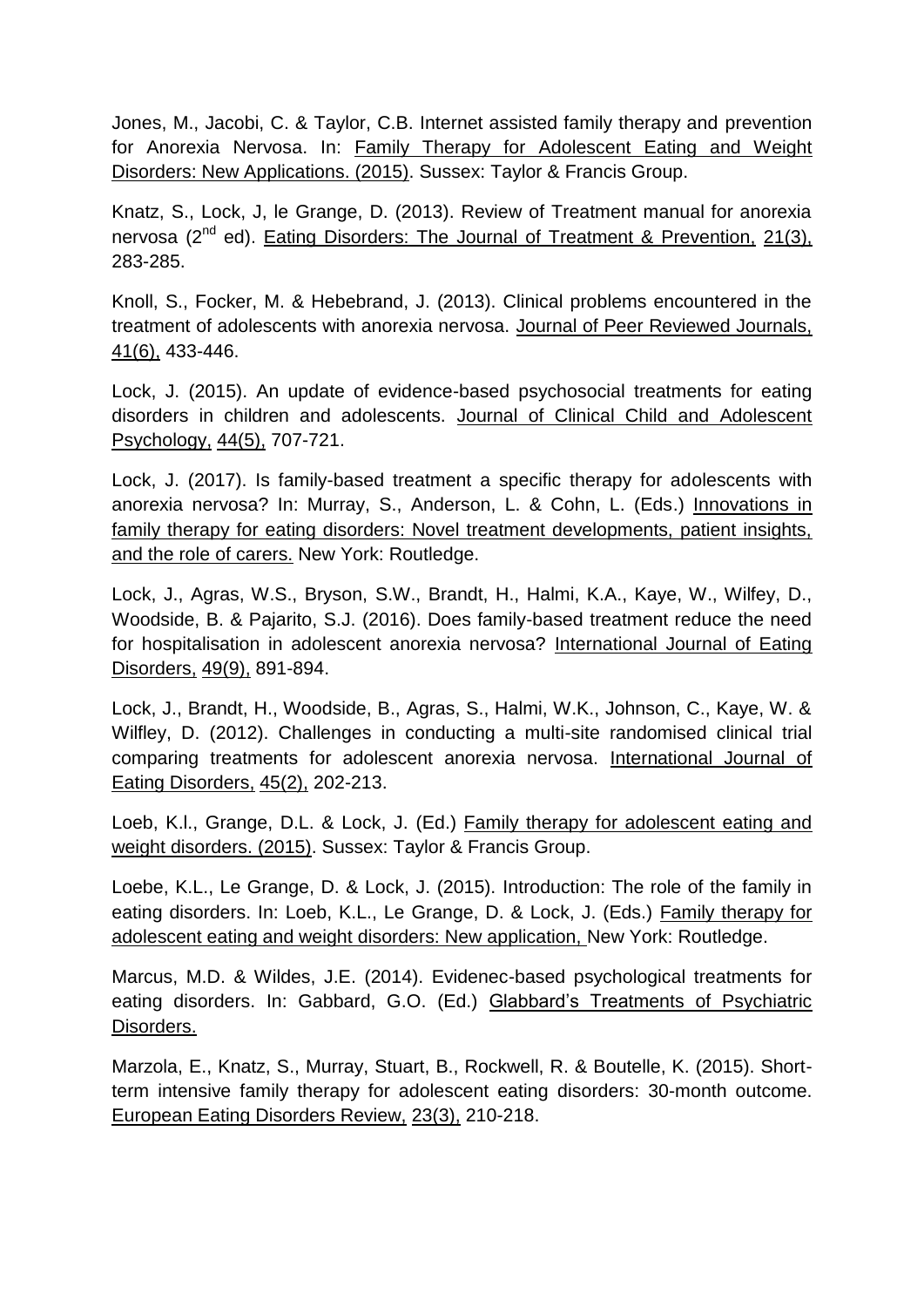Medway, M. & Rhodes, P. (2016). Young people's experience of family therapy for anorexia nervosa: A qualitative meta-synthesis. Advances in Eating Disorders, 4(2), 189-207.

Minaiy, C., Johnson, N., Ciochon, T. & Perkins, D. (2017). Adaptability of family therapy modalities in the treatment of Lesbian and gay clients with bulimia nervosa. Contemporary Family Therapy: An International Journal, 39(2), 121-131.

Murray, S.B. & Griffith, S. (2017). The integration of wider family therapy practices into family-based treatment for adolescent anorexia nervosa. In: Murray, S., Anderson, L. & Cohn, L. (Eds). Innovations in family therapy for eating disorders: Novel treatment developments, patient insights, and the role of carers. New York: Routledge.

Murray, S.B., Thornton, C. & Wallis, A. (2012). A thorn in the side of evidence-based treatment for adolescent anorexia nervosa. Australian and New Zealand Journal of Psychiatry, 46(11), 1026-1028.

Robin, A.L. & Le Grange, D. (2010). Family therapy for adolescents with anorexia nervosa. In: Weisz, J.R. & Kazdin, A.E. (Eds.) Evidence-Based Psychotherapies for Children and Adolescents. USA: Guilford.

Robinson, A.L., Dolhanty, J., Stillar, A., Henderson, K. & Mayman, S. (2016). Emotion-focused family therapy for eating disorders across the lifespan: A pilot study of a 2-day transdiagnostic intervention for parents. Clinical Psychology & Psychotherapy, 23(1), 14-23.

Simic, M. & Eisler, I. (2012). Family and multifamily therapy. In: Fox, G. & Goss, K. (Eds.) Eating and it's' disorders, Sussex: Wiley-Blackwell.

Simic, M., Anderson, L.K., Berner, L.A., Peck, S.K., Hunt, K., Kaye, W.H. & Eisler, I. (2017). When family therapy isn't enough: New treatment directions for highly anxious and dysregulated adolescents with anorexia nervosa. In: Murray, S., Anderson, L. & Cohn, L. (Eds.) Innovations in family therapy for eating disorders: Novel treatment developments, patient insights, and the role of carers. New York: Routledge.

Stein, D. & Latzer, Y. (2012). Introduction: Treatment strategies in eating disorders: An overview. In: Stein, D. & Latzer, Y. (Eds.) Treatment and Recovery of Eating Disorders, DOI.org/10.1186/2050-2974-2-4.

Stewart, C., Voulgari, S., Eisler, I., Hunt, K. & Simic, M. (2015). Multi- family therapy for bulimia nervosa in adolescence. Eating Disorders: The Journal of Treatment and Prevention, 23(4), 345-355.

Stewart, C., Voulgari, S., Eisler, I., Hunt, K. & Simic, M. (2017). Multi-family therapy for bulimia nervosa in adolescence. In: Murray, S., Anderson, L. & Cohn, L. (Eds.)